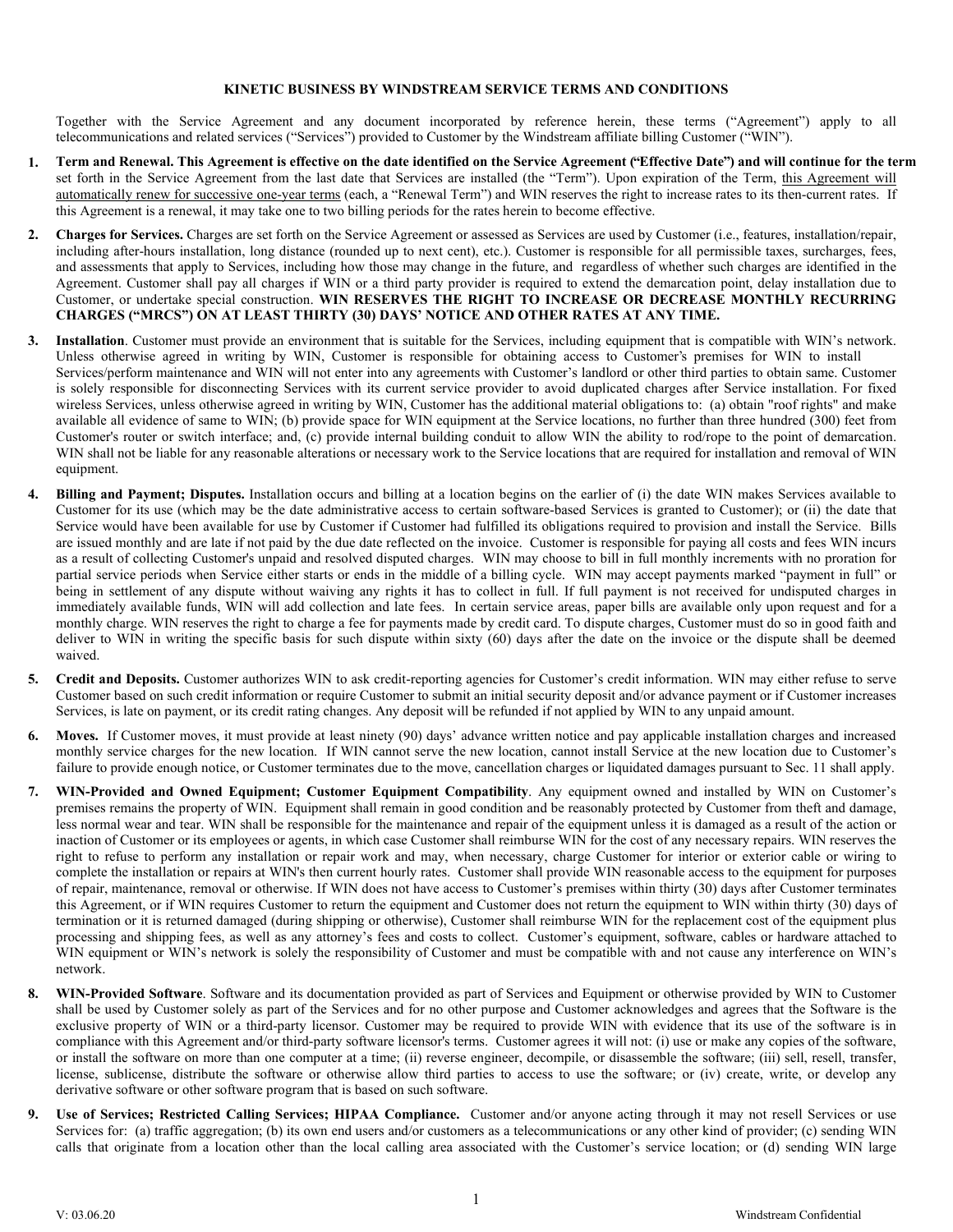volumes of calls from or to areas that are high-cost (areas with access costs greater than regional Bell operating company access costs) or to a tollfree number. Additionally, no more than ten percent (10%) of Customer's calls may be six (6) seconds or less and/or no more than forty percent (40%) of call attempts may be uncompleted per trunk group and/or DS0/DS0 equivalent. For violations of this Section, WIN may: (w) immediately terminate Services; (x) charge Customer long-distance charges and an additional price per minute; (y) charge Customer any additional amounts necessary to recoup WIN's administrative costs and charges from other carriers; and/or, (z) require Customer to pay for the excessive use immediately and make a deposit.

a. Restricted Calling Services. WIN will restrict international long distance and 900/976 calling functionality ("Restricted Calling Services") from Customer's account originating on the WIN-provided Service and will only restore such functionality upon request by an authorized representative of Customer. In the event Customer requests restoration of such functionality, Customer agrees and acknowledges that it is liable for all charges associated with the Restricted Calling Services dialed from Customer's premises or through the use of Customer's WIN account access and/or calling card codes, regardless of whether such use is: (i) authorized by Customer management, (ii) initiated by Customer employees or third parties, or (iii) constitutes or involves frequent activity of any nature. Customer agrees that WIN assumes no liability of any kind with respect to its providing access to Restricted Calling Services via connections from Customer premises and locations where Customer uses WIN Services. Customer shall indemnify, defend and hold harmless WIN against any and all claims made by the third party provider of Restricted Calling Services. Customer acknowledges that, pursuant to government regulation, failure to make proper payment to third party vendors of Restricted Calling Services could result in suspension or interruption of long distance and/or local services provided by WIN, and WIN assumes no liability of any kind with respect to such potential service suspensions or interruptions.

b. HIPAA Compliance. Customer is responsible for informing WIN in writing if: (i) Customer is a Covered Entity or Business Associate (both as defined in the Health Insurance Portability and Accountability Act of 1996 ("HIPAA")); and (ii) Customer Content includes Protected Health Information ("PHI") (as defined in HIPAA). If Customer notifies WIN that it is a Covered Entity or Business Associate and that Customer Content includes PHI, and WIN determines that, based on such notification, it is rendered a Business Associate, then the parties will execute WIN's Business Associate Agreement. If Customer does not so notify WIN, then WIN will have no obligation to provide the Services in compliance with HIPAA.

**10. Termination.** Either party may terminate this Agreement by providing at least forty-five (45) days' notice prior to the end of the initial Term or a Renewal Term, or if the other party is in breach of any material provision of this Agreement and fails to cure within forty-five (45) days after written notice (or after ten (10) days' notice for nonpayment). Customer's right to terminate for breach applies to the affected location and/or Services only. WIN may limit, interrupt, suspend or terminate Services IMMEDIATELY if Customer or others acting through Customer: (a) use the Services in violation of Sec. 9; (b) use the Services in a manner that affects WIN's network or other customers, (c) use the Services fraudulently or unlawfully; (d) use the Services in an excessive, abusive, or unreasonable manner that is not customary for the type of Services; or, (e) use the Services in a manner that may cause or is causing an imminent and significant operational, financial, or security risk; or, (f) impersonates another person, uses obscene or profane language or is abusive to or harassing WIN representatives and fails to stop such behavior after receiving a written or verbal warning. After termination due to breach, WIN may restore Service if Customer corrects any breach and pays all outstanding amounts owed, including restoration charges. In addition to these termination rights, if WIN determines that providing Services is not economically or technically feasible or because underlying facilities leased from third parties are no longer available to WIN due to legal/regulatory changes, WIN has the right to terminate this Agreement either prior to installation or on sixty (60) days' notice after installation. Windstream reserves the right to delete your windstream.net email account, without notice, if unused for one hundred and eighty (180) consecutive days. The contents of the email account will be unrecoverable once the account has been deleted.

#### **11. Effect of Termination.**

a. Pre-Installation- If Customer terminates this Agreement due to any reason other than WIN's material breach or if WIN terminates this Agreement due to Customer's material breach after the Effective Date but prior to the installation of Service(s), Customer will pay WIN a Pre-Installation Cancellation Charge ("Cancellation Charge") equal to three (3) months of MRCs except that if WIN's costs to other providers are greater than this amount, Customer shall also reimburse WIN for such additional costs. Customer agrees that the Cancellation Charge is a reasonable measure of the administrative costs and other fees incurred by WIN to prepare for installation. The Cancellation Charge set forth in this Section is in lieu of the charges set forth in 11(b).

b. Post-Installation- **IF CUSTOMER TERMINATES THIS AGREEMENT OR PART OR ALL SERVICES PROVIDED HEREUNDER AFTER INSTALLATION DURING THE INITIAL OR RENEWAL TERM FOR ANY REASON OTHER THAN FOR WIN'S MATERIAL BREACH OR IF WIN TERMINATES THIS AGREEMENT DUE TO CUSTOMER'S MATERIAL BREACH, CUSTOMER SHALL PAY TO WIN AS LIQUIDATED DAMAGES, AND NOT AS A PENALTY, AN AMOUNT EQUAL TO ONE HUNDRED PERCENT (100%) OF THE MRCS APPLICABLE TO THE SERVICES THAT WERE TERMINATED MULTIPLIED BY THE NUMBER OF MONTHS REMAINING IN THE THEN-CURRENT TERM OR RENEWAL TERM. IF WIN'S COSTS TO OTHER PROVIDERS ARE GREATER THAN THIS AMOUNT, CUSTOMER SHALL ALSO REIMBURSE WIN FOR SUCH ADDITIONAL COSTS. IF THE CUSTOMER PARTIALLY CANCELS AND HAS A MINIMUM MONTHLY FEE ("MMF"), THEN THE CUSTOMER SHALL CONTINUE TO BE BILLED THE MMF ("LIQUIDATED DAMAGES"). CUSTOMER ACKNOWLEDGES THAT ACTUAL DAMAGES WOULD BE DIFFICULT TO DETERMINE AND SUCH LIQUIDATED DAMAGES REPRESENT A FAIR AND REASONABLE ESTIMATE OF THE DAMAGES WHICH MAY BE INCURRED BY WIN.** 

**12. Limitation of Liability; Indemnity. FOR PURPOSES OF SECTIONS 12 AND 13, "WIN" INCLUDES ITS OFFICERS, DIRECTORS, SHAREHOLDERS, EMPLOYEES, AGENTS, SUBCONTRACTORS, VENDORS, AND ANY ENTITY ON WHICH BEHALF WIN RESELLS SERVICES. EXCEPT FOR WILLFUL MISCONDUCT, WIN'S LIABILITY FOR SERVICES AND INSTALLATION WILL NOT EXCEED ANY CREDITS OFFERED BY WIN FOR OUTAGES PURSUANT TO WIN'S THEN-EFFECTIVE CREDIT POLICY. IN NO EVENT WILL WIN BE LIABLE FOR INCIDENTAL, SPECIAL OR CONSEQUENTIAL DAMAGES (SUCH AS LOST PROFITS, LOST BUSINESS OPPORTUNITIES, BUSINESS INTERRUPTION, LOSS OF BUSINESS DATA), ANY PUNITIVE OR EXEMPLARY DAMAGES, THE COST OF ALTERNATIVE SERVICE, OR ATTORNEY'S FEES. CUSTOMER IS RESPONSIBLE FOR ALL USAGE, CHARGES, AND LIABILITY INCURRED DUE TO THEFT OR FRAUD OVER THE SERVICES WHILE IN CUSTOMER'S CONTROL, REGARDLESS OF WHETHER/WHEN WIN NOTIFIES CUSTOMER OF INCREASED USAGE. PRICING OF SERVICES**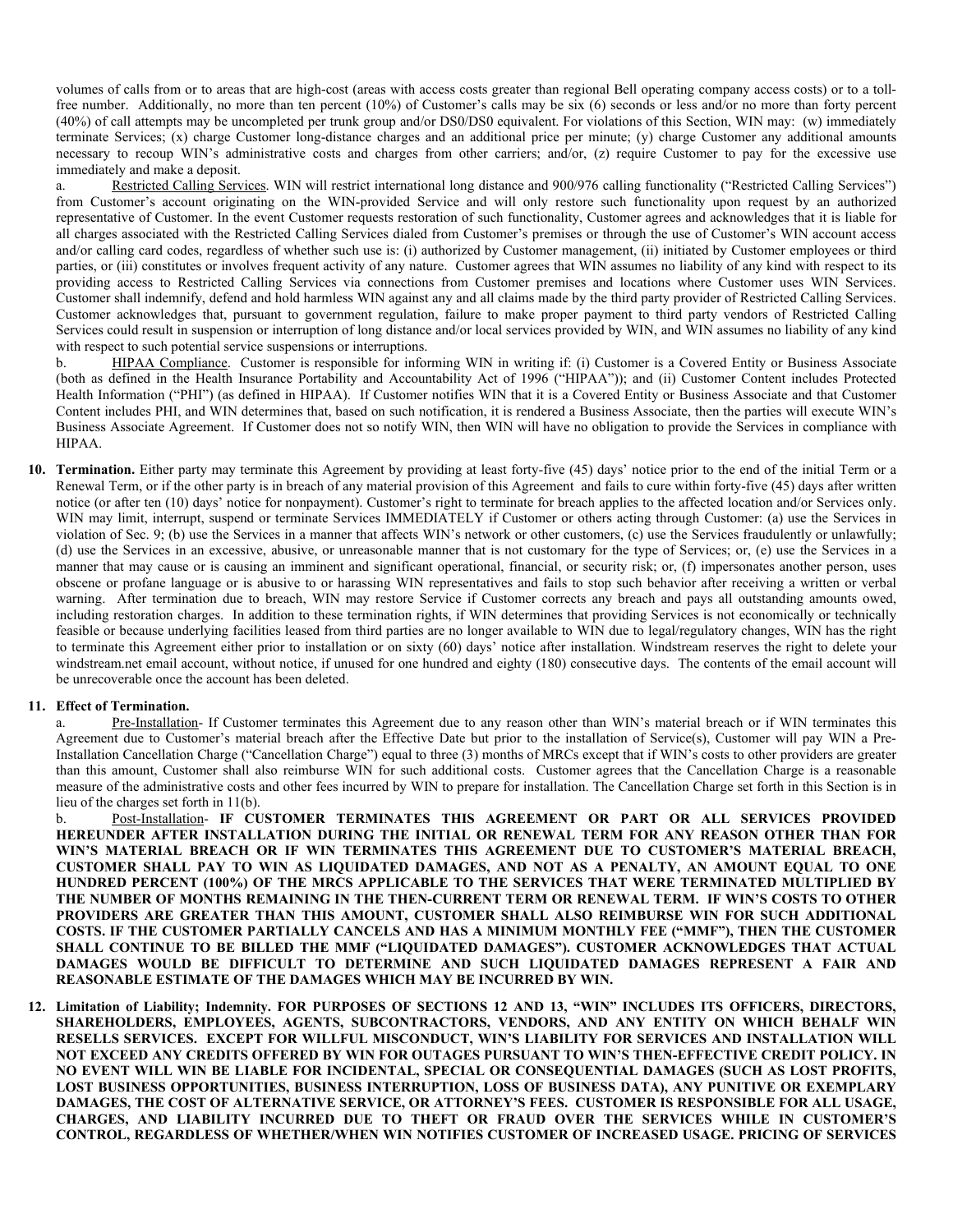**REFLECTS THE INTENT OF THE PARTIES TO LIMIT WIN'S LIABILITY AS PROVIDED HEREIN. CUSTOMER INDEMNITY: CUSTOMER SHALL INDEMNIFY, DEFEND, AND HOLD WIN HARMLESS IF CUSTOMER'S USE OF THE SERVICES CAUSES A THIRD PARTY TO MAKE A CLAIM AGAINST WIN.**

- **13. Disclaimer of Warranties. EXCEPT AS OTHERWISE PROVIDED HEREIN, SERVICES, EQUIPMENT, AND THE DESIGNATED CUSTOMER AREA ON WIN'S PREMISES, IF APPLICABLE, ARE PROVIDED ON AN "AS IS" AND "AS-AVAILABLE" BASIS WITHOUT WARRANTIES OF ANY KIND, EXPRESS OR IMPLIED, INCLUDING BUT NOT LIMITED TO WARRANTIES OF TITLE OR NON-INFRINGEMENT OR IMPLIED WARRANTIES OF MERCHANTABILITY OR FITNESS FOR A PARTICULAR PURPOSE, WARRANTY ARISING BY COURSE OF TRADE, COURSE OF DEALING OR COURSE OF PERFORMANCE INCLUDING, BUT NOT LIMITED TO, BROADBAND SPEEDS, UNINTERRUPTED OR ERROR-FREE SERVICE, TRANSMISSION QUALITY, AND WIN'S ABILITY TO PROVIDE, AND ACCURACY OF, ANY DIRECTORY LISTINGS. EXCEPT AS EXPRESSLY PROVIDED IN WIN'S PRIVACY POLICY AND BY LAW, WIN HAS NO OBLIGATION TO PROVIDE SECURITY OR PROTECTION FOR CUSTOMER'S PRIVACY, CONFIDENTIAL INFORMATION OR DATA. NO ORAL OR WRITTEN ADVICE OR INFORMATION BY WIN'S EMPLOYEES, AGENTS OR CONTRACTORS SHALL CREATE A WARRANTY, AND CUSTOMER MAY NOT RELY ON ANY SUCH INFORMATION.**
- **14**. **Force Majeure**. WIN shall have no liability, including service credits, for any delay or failure to perform caused by any event beyond its reasonable control or during any maintenance periods necessary on WIN's network or equipment, including but not limited to delays or failures caused by third parties' or Customer's actions or failure to act or permit WIN access.
- **15. Documents Incorporated by Reference; Entire Agreement; Counterparts; Execution. THIS AGREEMENT IS SUBJECT TO AND INCORPORATES THE FOLLOWING BY REFERENCE, AS THEY MAY CHANGE FROM TIME TO TIME: (I) THE TERMS AND CONDITIONS OF THE TARIFFS FILED WITH STATE PUBLIC SERVICE COMMISSIONS; (II) THE FCC OR STATE SERVICE PUBLICATIONS POSTED AT [https://www.windstream.com/legal/;](https://www.windstream.com/legal/) (III) FOR INTERNET, THE "ACCEPTABLE USE POLICY" POSTED AT <https://www.windstream.com/about/legal/Acceptable-Use-Policy> AND THE "PRIVACY POLICY" POSTED AT [https://www.windstream.com/legal/privacy-policy/;](https://www.windstream.com/legal/privacy-policy/) (IV) FOR CERTAIN VALUE-ADDED SERVICES (I.E., ONLINE BACK UP SERVICES, TECH HELP, ETC), THE CLICK-THROUGH AGREEMENTS RELATED TO THOSE SERVICES REQUIRED PRIOR TO ACCESSING THEM; (V) THIRD PARTY SOFTWARE TERMS, IF APPLICABLE; AND (VI) ANY PRODUCT-SPECIFIC TERMS AND**

**CONDITIONS SCHEDULES POSTED AT [https://www.windstream.com/about/legal/kinetic-business-terms-and-conditions.](https://www.windstream.com/about/legal/kinetic-business-terms-and-conditions)**This Agreement constitutes the parties' entire agreement. In the event of any conflict between the terms of this document and any of the documents incorporated by reference, the terms of this document control followed (in order) by any click-through agreements for applicable Services, the Tariffs and the FCC or state Service Publications, and then the Acceptable Use and Privacy policies.

**16. Miscellaneous.** (a) **Signatures and Amendments**: This Agreement may be signed in counterparts, and facsimile or electronic scanned copies may be treated as original signatures. WIN also may execute this Agreement via a verifiable electronic signature. This Agreement may be amended only in a writing signed by authorized representatives of each party. This Agreement and its incorporated documents supersede any and all statements or promises made to Customer by any WIN employee or agent; (b) **Notices and Electronic Communications**: Any notice pursuant to this Agreement must be in writing and will be deemed properly given if hand delivered or mailed to Customer at the address populated on Customer's Service Agreement or to WIN at WIN, Attn: Correspondence Division, 1720 Galleria Blvd., Charlotte, NC 28270, windstream.business.support@windstream.com or at such other address provided to the other party. Customer disconnection requests must be disconnection is void and has no effect, even if actually received by WIN. CUSTOMER AGREES THAT WIN MAY SEND ELECTRONIC MESSAGES TO CUSTOMER CONCERNING WIN'S SERVICES; (c) **Compliance with Laws; Applicable Law**: Each party shall comply with all laws and regulations applicable to this Agreement. This Agreement is subject to applicable federal law and the laws of the state in which the Services are provided or, if provided in multiple states, then Delaware law, both of which shall be without regard to that state's conflict of laws principles; (d) **Waiver of Jury Trial**: **EACH PARTY HERETO HEREBY WAIVES, TO THE FULLEST EXTENT PERMITTED BY APPLICABLE LAW, ANY RIGHT IT MAY HAVE TO A TRIAL BY JURY IN RESPECT TO ANY LITIGATION DIRECTLY OR INDIRECTLY ARISING OUT OF, UNDER OR IN CONNECTION WITH THIS AGREEMENT;** (e) **Statute of Limitations**: Other than billing disputes subject to shorter time periods in Sec. 4, no claim may be asserted by either party more than two (2) years after the occurrence that is the basis of the claim; (f) **Assignment**: On written notice, either party may assign this Agreement (for WIN, such assignment may be in whole or in part), to an affiliate or acquirer of all or substantially all of its assets without any advance consent from the other party, but Customer must complete all paperwork necessary to effectuate such assignment or any change in ownership.; (g) **Third Party Beneficiaries**: No third party shall be deemed a beneficiary of this Agreement; (h) **Waiver**: Either party's failure to enforce any right or remedy available under this Agreement is not a waiver; (i) **Severability**: If any part of this Agreement is held invalid or unenforceable, the remainder of this Agreement shall remain in full force and effect; (j) **Survival**: Sections 7, 12 and 13 survive after this Agreement ends; (k) **Handwritten Changes**: Handwritten changes are not binding on either party; (l) **Use of Products in U.S.**: Customer acknowledges that the transfer and use of products, services and technical information outside the United States are subject to U.S. export laws and regulations. Customer shall not use, distribute, transfer, or transmit the products, services or technical information (even if incorporated into other products) except in compliance with U.S. export laws and regulations. At WIN's request, Customer shall sign written assurances and other export-related documents as may be required for WIN to comply with U.S. export regulations; (m) **Publicity and Confidentiality**: Customer agrees that WIN may publicly disclose that WIN is providing Services to Customer and may include Customer's name in promotional materials and press releases. Except when this Agreement is required to be filed with a governmental authority, this Agreement is confidential and shall not be disclosed publicly to any third party except the such dealer(s) or agent(s) of WIN. initiated by accessing the online portal, or by calling 833-241-0100. Any other means of providing notice of

# *For Managed CPE Firewall Services only:*

Authorization to Perform Testing**.** Customer grants WIN the authority to access Customer's networks and computer systems solely for the purpose of providing the Managed CPE Firewall Service ("Firewall"). Customer agrees to notify WIN and obtain any third party service provider's ("Host") consent to provide the Firewall on Host's computer systems, which includes acknowledgement of the risks and acceptance of the conditions set forth herein and to facilitate any necessary communications and exchanges of information between WIN and Host in connection with the Firewall.